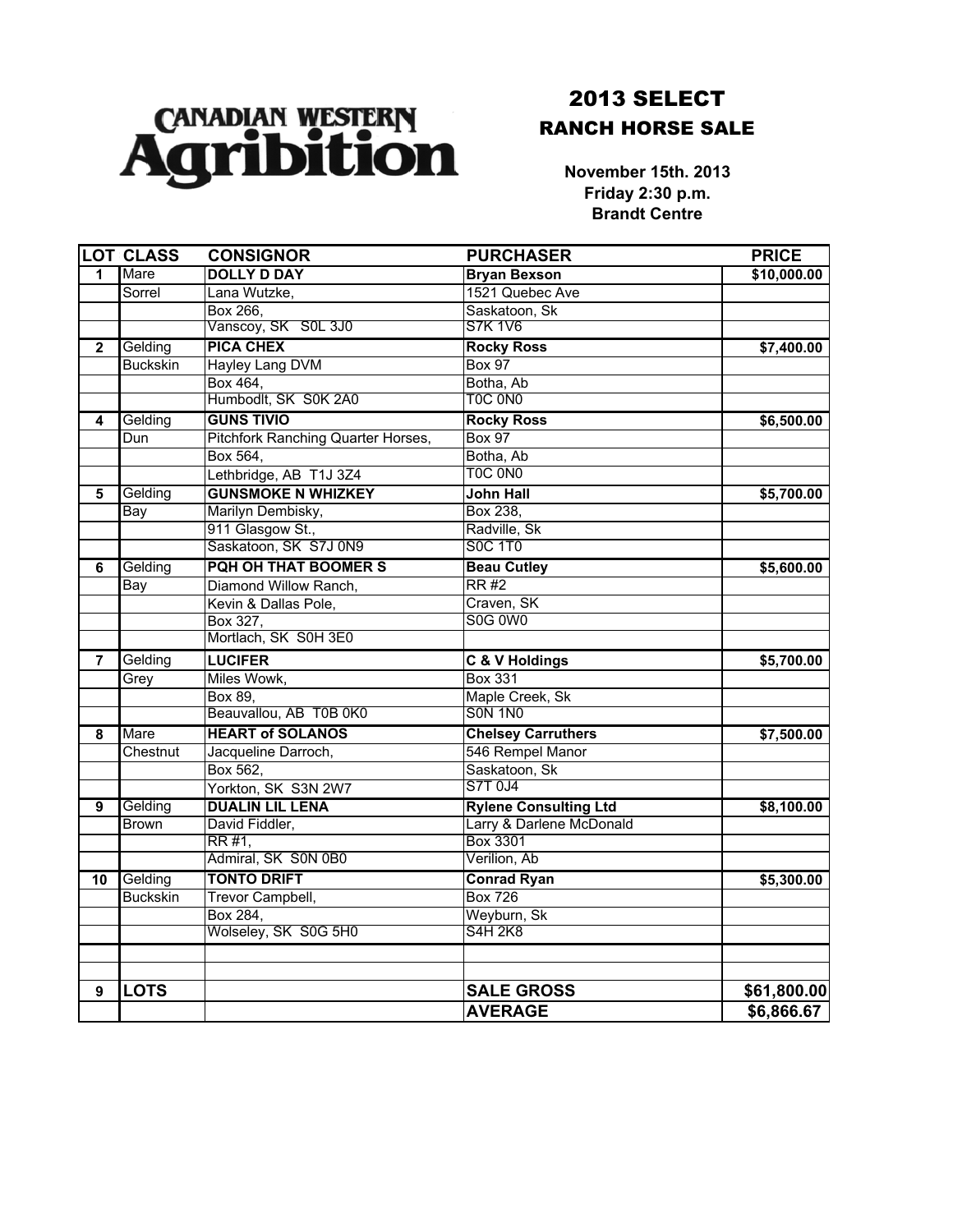## **Prospect Horses**

| 11 | Gelding         | <b>SQH LIGHTNIN LASER</b>                       | <b>Lane Englot</b>          | \$1,900.00  |
|----|-----------------|-------------------------------------------------|-----------------------------|-------------|
|    | Gray            | Derek Arbez,                                    | <b>Box 178</b>              |             |
|    |                 | RR #1,                                          | Abernethy, Sk               |             |
|    |                 | Roblin, MB ROL 1P0                              | <b>S0A 0A0</b>              |             |
|    | Mare            | <b>LADY FOR TRADE</b>                           | <b>Larry Marr</b>           |             |
| 12 |                 | Carolyn MacDonald,                              | 1015 Hall Street W          | \$2,000.00  |
|    | Sorrel          | Box 25, Site 22, RR #2                          | Moose Jaw, Sk               |             |
|    |                 | Strathmore, AB T1P 1K5                          | <b>S6H 2S5</b>              |             |
|    |                 |                                                 |                             |             |
| 13 | Gelding         | <b>COSMIC SMOKE</b>                             | <b>Scott Watson</b>         | \$5,800.00  |
|    | <b>Buckskin</b> | Jesse Rempel,                                   | Box 6                       |             |
|    |                 | Box 238,                                        | Wolseley, Sk<br>S0G 5H0     |             |
|    |                 | Hanley, SK S0G 2E0                              |                             |             |
| 14 | Gelding         | <b>RANCH COWBOY</b>                             | Lee Pedersen                | \$3,400.00  |
|    | Red Roan        | Dylan Callum,                                   | <b>Box 507</b>              |             |
|    |                 | 142 Marquis Pt SE                               | Milestone, Sk               |             |
|    |                 | Calgary, AB T3M 1M7                             | <b>S0G 3L0</b>              |             |
| 15 | Mare            | <b>OAKRIDGE CANADA GAL</b>                      | <b>Cain Quam</b>            | \$3,500.00  |
|    | Sorrel          | Barry Good,                                     | <b>Box 106</b>              |             |
|    |                 | Box 278,                                        | Kendal, sk                  |             |
|    |                 | Fillmore, SK S0G 1N0                            |                             |             |
| 16 | <b>Mare</b>     | <b>FQH CATTAHOLIC</b>                           | <b>Jody Flaig</b>           | \$3,500.00  |
|    | Red Roan        | Frehlick Quarter Horses,                        | 1627 Rutherferd             |             |
|    |                 | 738 - 6th St.,                                  | Edmonton, Ab                |             |
|    |                 | Estevan, SK S4A 1A4                             |                             |             |
| 17 | Gelding         | <b>PEPCIDS GOLDEN QUINN</b>                     | <b>Darren Shauf</b>         | \$3,000.00  |
|    | Palomino        | Bar L Stables,                                  | <b>Box 12</b>               |             |
|    |                 | Lyle & Cathy Ludwig,                            | Davin, Sk                   |             |
|    |                 | Box 172,                                        | <b>S0G 1B0</b>              |             |
|    |                 | Craven, SK S0G 0W0                              |                             |             |
| 18 | Mare            | <b>TKS LAST RED CIELO</b>                       | <b>Creek View Farms Ltd</b> | \$3,500.00  |
|    | Red Dun         | Jesse Rempel,                                   | <b>Box 114</b>              |             |
|    |                 | Box 238,                                        | Hanley, Sk                  |             |
|    |                 | Hanley, SK S0G 2E0                              | <b>S0G 2E0</b>              |             |
| 19 | Mare            | <b>A SPARKLING CHACHING</b>                     | <b>Donna Reid</b>           | \$4,600.00  |
|    | <b>Black</b>    | Renee Zakaluzhy,                                | <b>Box 27</b>               |             |
|    |                 | Box 1917,                                       | Webb, Sk                    |             |
|    |                 | Swift Current, SK S9H 4M6                       | <b>SON 2X0</b>              |             |
|    | Mare            |                                                 | <b>Kelvin Jarvis</b>        |             |
| 20 | <b>Bay Roan</b> | <b>JAE LITTLE TIMID GAL</b>                     | <b>Box 983</b>              | \$4,100.00  |
|    |                 | K & J Quarter Horses Ltd.,<br>Ken C. Dalgliesh, | Neepawa, Mb                 |             |
|    |                 |                                                 |                             |             |
|    |                 | Box 351,                                        | <b>R0J 1H0</b>              |             |
|    |                 | Neepawa, MB R0J 1H0                             |                             |             |
| 21 | Gelding         | <b>JXL MAJOR TARDY</b>                          | <b>Cathy Irwin</b>          | \$3,700.00  |
|    | Palomino        | JXL Ranch,                                      | Box 633                     |             |
|    |                 | Box 339,                                        | Oxbow, Sk                   |             |
|    |                 | Lampman, SK S0C 1N0                             | <b>SOC 2B0</b>              |             |
|    |                 |                                                 |                             |             |
| 11 | <b>LOTS</b>     |                                                 | <b>SALE GROSS</b>           | \$39,000.00 |
|    |                 |                                                 |                             |             |
|    |                 |                                                 | <b>AVERAGE</b>              | \$3,545.45  |
|    |                 |                                                 |                             |             |